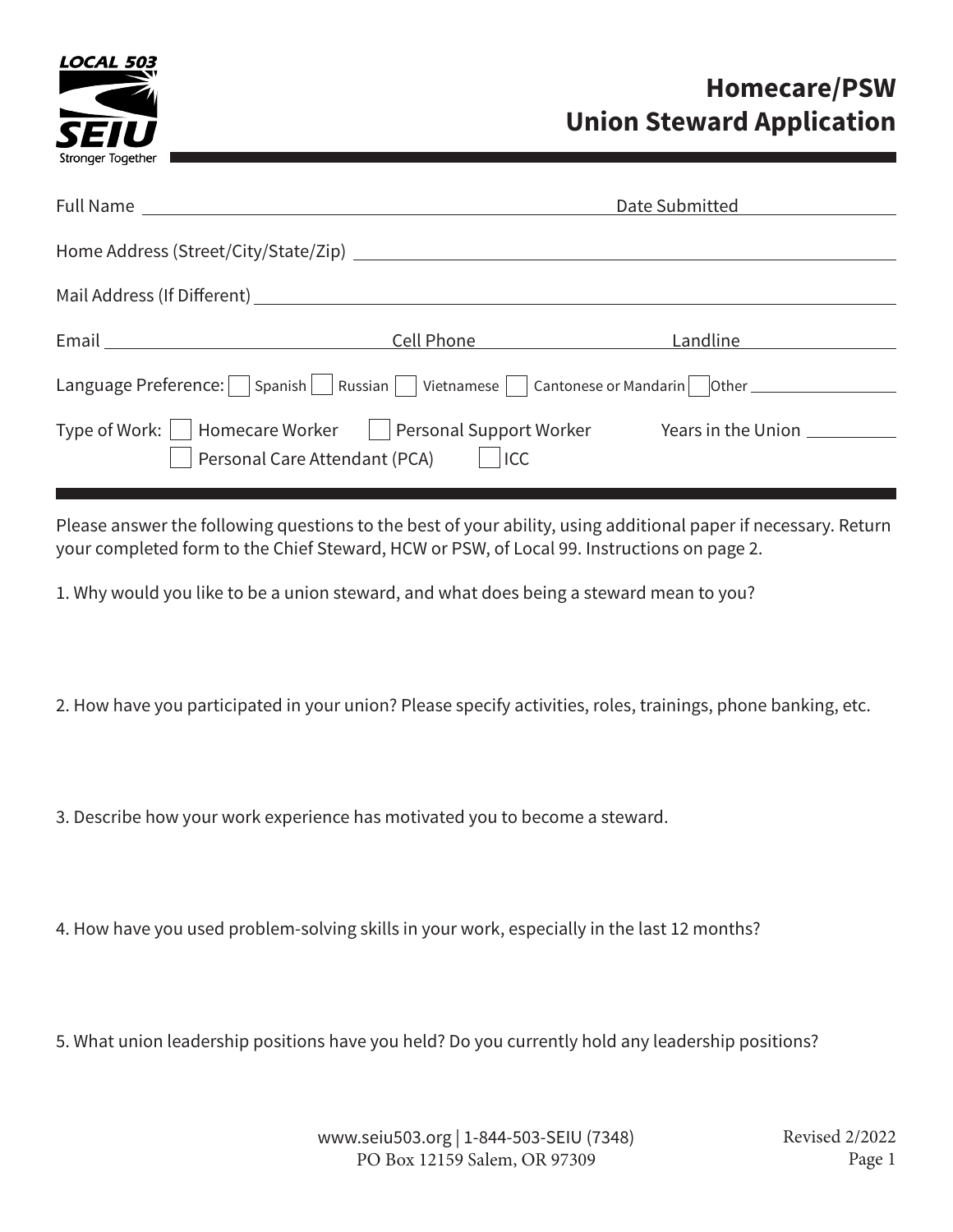

# **Homecare/PSW Union Steward Application**

## **SEIU 503 Code of Conduct**

There is a prohibition against harassment and other exclusionary behavior. This includes, but is not limited to:

- Violent threats or language directed against another person
- Discriminatory jokes and language
- Ableist jokes and language
- Sexually explicit or violent behavior and language
- Offensive comments related to gender, gender identity and expression, sexual orientation, disability, mental illness, neurotype, physical appearance, body, age, race, ethnicity, nationality, language, family status, economic status, immigration status, or religion
- Unwelcome sexual attention
- Advocating for or encouraging any of the above behavior
- Repeated harassment of others
- Deliberate intimidation
- Deliberate misgendering or use of rejected names to describe groups of people

By signing, I agree to follow the code of conduct when participating in Union event.

Full Name **Date Submitted** 

Signature

## Additional Information at Seiu503.org/UnionStewards

### **Submission Instructions**

Please detach pages 1 and 2 (keep 3 and 4 for your records).

Submit via mail

Submit in person

Submit via fax

SEIU 503 Member Resource Center Attn: Local 99 Steward Application PO Box 12159 Salem, OR 97309

SEIU 503 Member Resource Center 525 NE Oregon St Portland, OR 97232 503-581-1664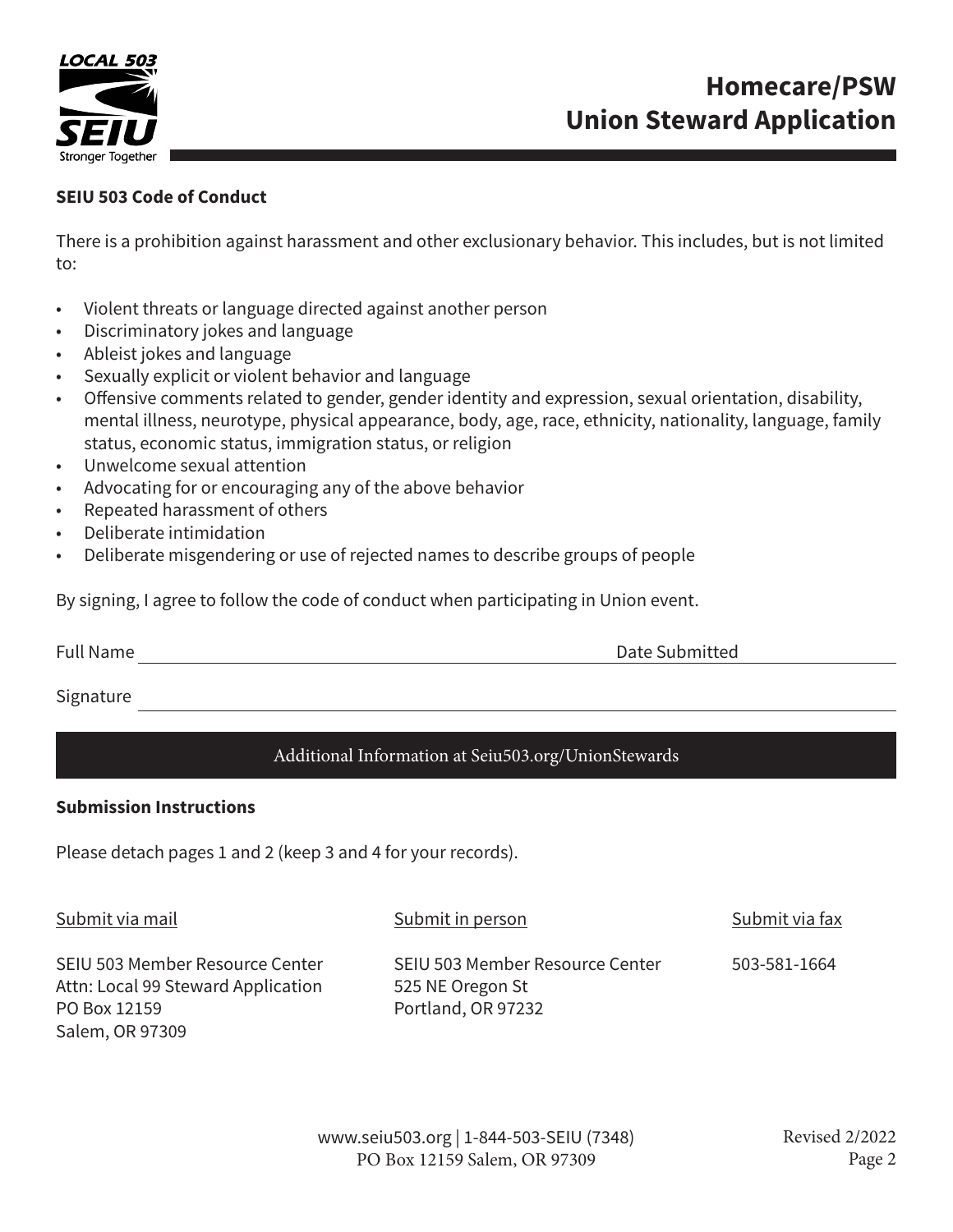

# **Local 99 Union Steward Information**

The Service Employees International Union (SEIU) Local 503, Oregon Public Employees Union (OPEU) is our union of 90+ Locals covering various diverse service workers in Oregon. In our organizational structure each Local has direct governance over their workforce and operates under the umbrella of SEIU 503.

Our Local 99 Homecare is governed by our elected members to Homecare Council (HCC). All completed steward applications received by the Chief Stewards (HCW and PSW) will be processed in accordance with our governing Bylaws and Administrative Policies and Procedures (AP&P) which shall be in conformance to SEIU Local 503 Constitution, Bylaws, and Administrative Policies and Procedures (AP&P) and includes the Code of Conduct (COC).

All Stewards must be familiar with the current governing documents of Local 99: Collective Bargaining Agreement (CBA), Bylaws, and AP&P. The Steward duties and term limit (2 years) are specified in Sub-Local 99: AP&P, Article IX. Stewards are identified to workers in one of the following nine (9) HCC Districts (assigned by county, see map) - based upon their current physical address of record. All completed applications must include a physical address of residency and specify the county.

#### **Local 99 Stewards general responsibilities**

- Outreach to new and existing workers in your area about membership, CAPE, bargaining, etc.
- Trouble shooting, problem solving, and recognizing grievances
- Work together with the Member Resource Center (MRC) to file grievances when necessary
- Outreach to workers who have used MRC, to recruit their involvement in other union activity
- Help register workers to vote, sign workers up for CAPE, and recruit other workers to participate in lobby days, town hall meetings and other union-led political activities.
- Notify Chief Stewards or the Member Resource Center of address changes, change in employment status, resignation or leave of absence.
- Steward Appointment must be accepted in writing within 60 days of written notification

#### **Local 503 general staff support and Chief Stewards**

- Be available as required to assist via telephone, email, or in person within reasonable limits.
- Provide you with a schedule of activities in your area, including Contract Enforcement Training (CET) and other trainings
- Provide you with necessary information and materials needed when talking with Local 99 workers
- Provide training and on-going support to help you identify and address grievances and issues
- Provide ongoing reports and lists for follow up from MRC
- Provide information on political activities, candidate endorsement, and any other information to support you in our efforts to build the labor movement.

### **Frequently Used numbers**

| SEIU 503 Member Assistance Center<br>1 (844) 503-7348<br>SAIF, Workman's Compensation<br>1 (800) 285-8525<br>ACA Healthcare Enrollment Team<br>1 (855) 437-2694<br>1 (844) 507-7554<br>Homecare Worker Benefits Trust | 1 (877) 867-0077<br><b>OR Homecare Commission</b><br>DHS Payment Provider Relations Unit 1 (800) 241-3013<br>DHS Criminal Background Check Unit (503) 378-5470 |
|-----------------------------------------------------------------------------------------------------------------------------------------------------------------------------------------------------------------------|----------------------------------------------------------------------------------------------------------------------------------------------------------------|
|-----------------------------------------------------------------------------------------------------------------------------------------------------------------------------------------------------------------------|----------------------------------------------------------------------------------------------------------------------------------------------------------------|

### SEIU Offices

**Portland** (525 NE Oregon St) | **Salem** (1730 Commercial St. SE) | **Eugene** (488 E. 11th Ave Ste 200) **Medford** (1257 N Riverside #7) | **Bend** (925 SE Second St, Suite C) | **Pendleton** (920 SW Frazer, Ste 120)

> www.seiu503.org | 1-844-503-SEIU (7348) PO Box 12159 Salem, OR 97309

Revised 2/2022 Page 3